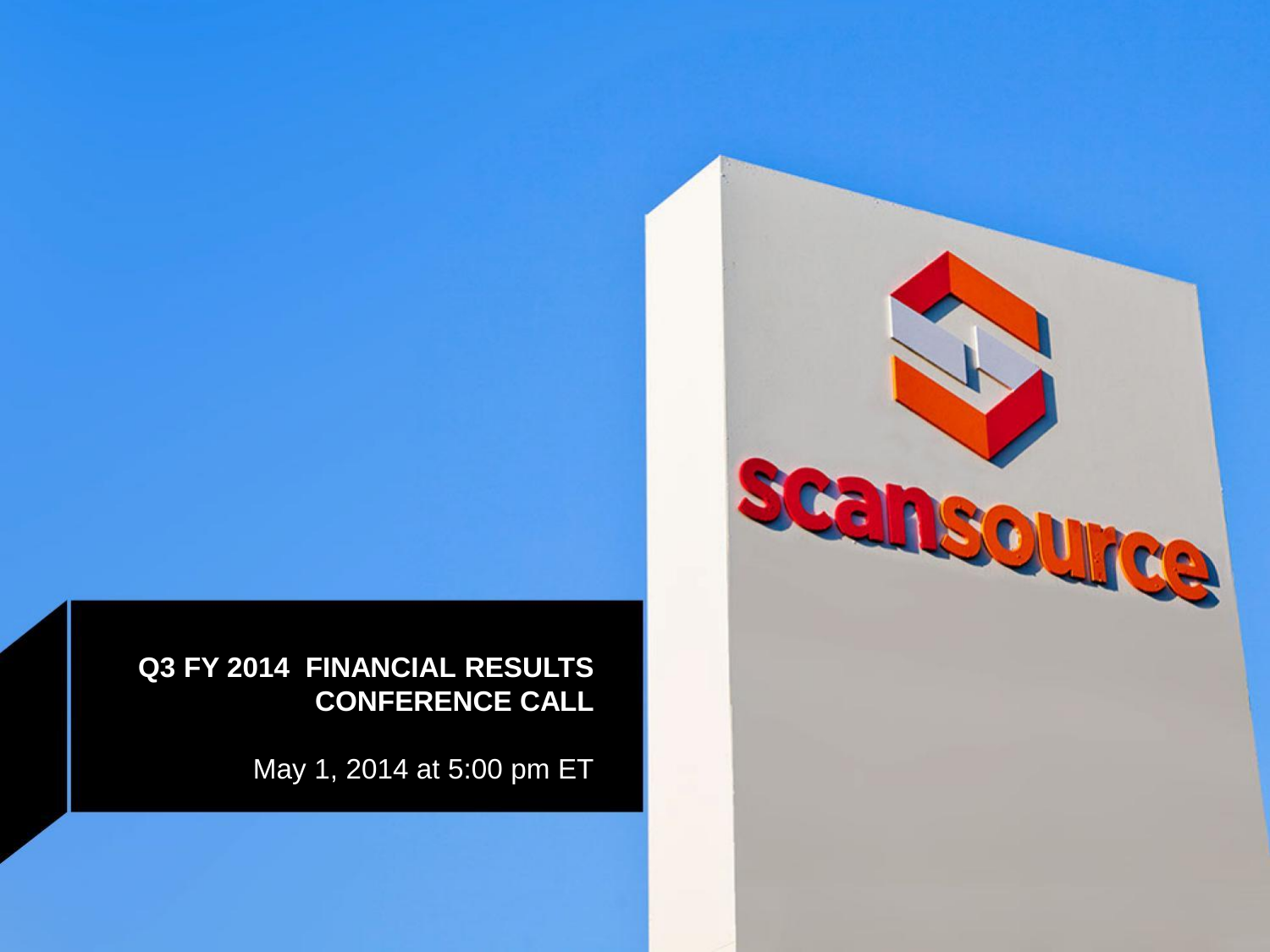### **Safe Harbor**

This presentation may contain certain comments, which are "forward-looking" statements that involve plans, strategies, economic performance and trends, projections, expectations, or beliefs about future events and other statements that are not descriptions of historical facts, may be forward-looking statements within the meaning of the Private Securities Litigation Reform Act of 1995, Section 27A of the Securities Act of 1933 and Section 21E of the Securities Exchange Act of 1934. Forward-looking information is inherently subject to risks and uncertainties; these statements are subject to the safe harbor created by the Private Securities Litigation Reform Act of 1995.

Any number of factors could cause actual results to differ materially from anticipated results. For more information concerning factors that could cause actual results to differ from anticipated results, see the "Risk Factors" included in the Company's annual report on Form 10-K for the fiscal year ended June 30, 2013, as well as the quarterly report on Form 10-Q for the quarter ended December 31, 2013, filed with the Securities and Exchange Commission ("SEC"). Although ScanSource believes the expectations reflected in its forward-looking statements are reasonable, it cannot guarantee future results, levels of activity, performance or achievements.

ScanSource disclaims any intentions or obligation to update or revise any forward-looking statements, whether as a result of new information, future events, or otherwise, except as may be required by law.

In addition to disclosing results that are determined in accordance with United States Generally Accepted Accounting Principles ("GAAP"), the Company also discloses certain non-GAAP measures, including return on invested capital ("ROIC") and the percentage change in net sales excluding the impact of foreign currency exchange rates. A reconciliation of the Company's non-GAAP financial information to GAAP financial information is provided in the Company's Form 8-K, filed with the SEC, with the quarterly earnings press release for the period indicated.

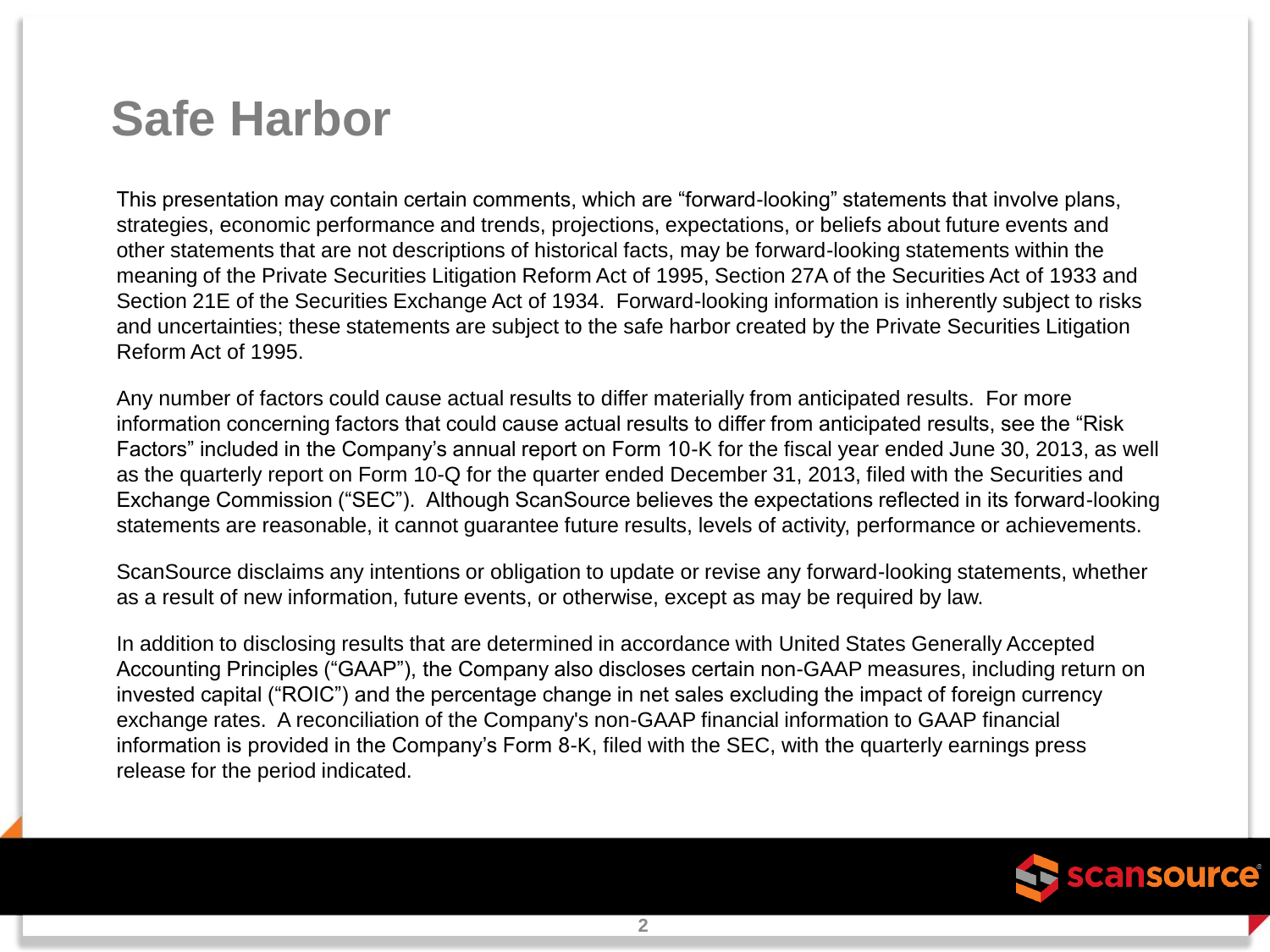# **Highlights – Q3 FY14**

- Third quarter 2014 net sales of \$683 million, below our expected range, and EPS of \$0.59, above our expected range
- Double-digit Y/Y growth in operating income and EPS, despite mixed sales results
- **Dimergior 1** Overall sales unchanged from prior year period
	- Worldwide Barcode & Security: 4% Y/Y increase, driven by Brazil and Europe
	- Worldwide Communications & Services: 7% Y/Y decrease; missed sales expectations
- Excellent gross profit and operating margins for both segments
- Third quarter 2014 return on invested capital of 14.8%\*
- Strong balance sheet for growth

*\* See Appendix for calculation of ROIC, a non-GAAP measure.*

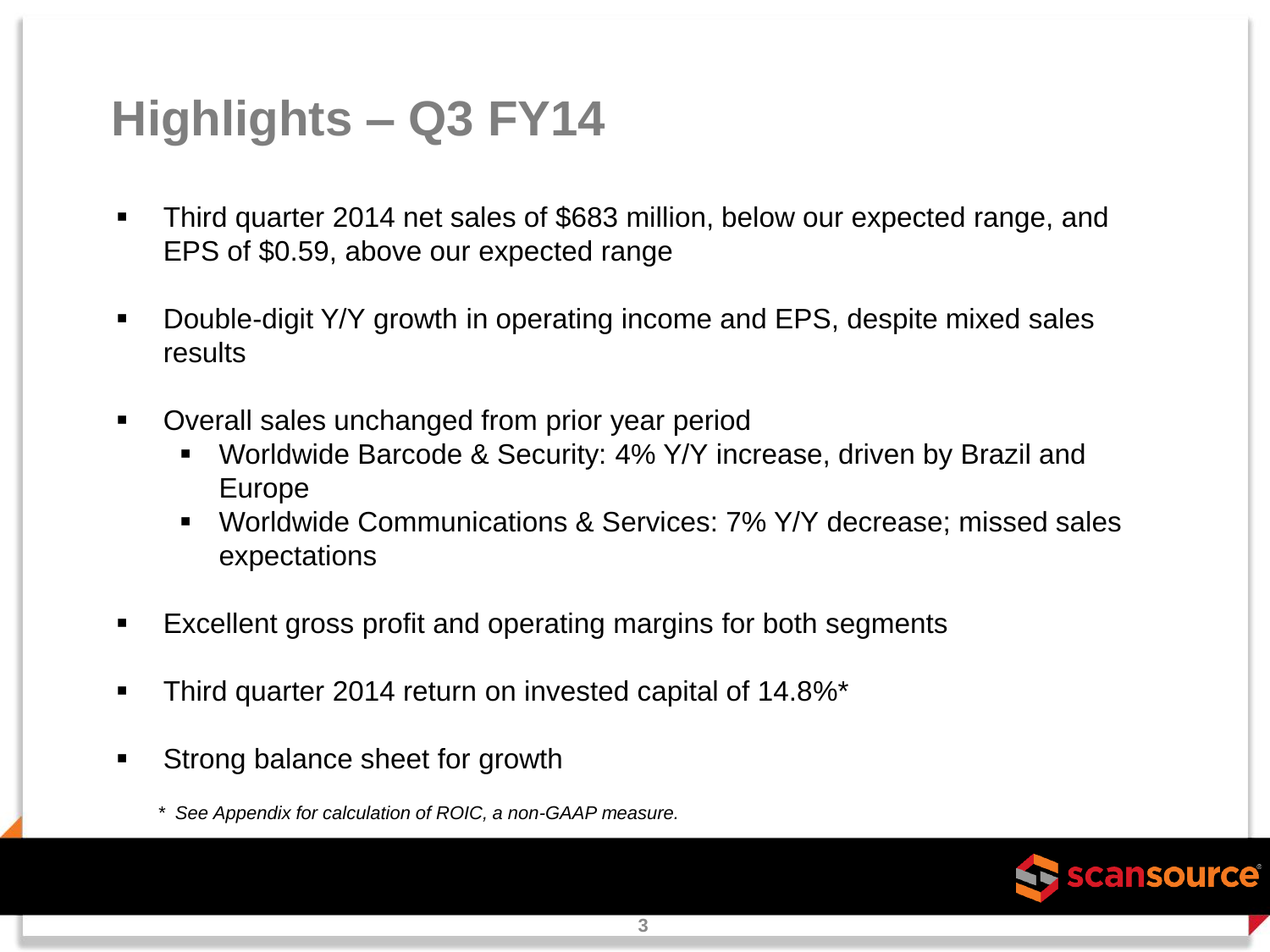# **Income Statement Highlights**

| In millions, except EPS                  | <b>Q3 FY14</b> | <b>Q3 FY13</b> | Y/Y Change:                    |
|------------------------------------------|----------------|----------------|--------------------------------|
| Net sales                                | \$683.0        | \$683.0        | ■ Unchanged                    |
| Gross margin % (of net sales)            | 10.74%         | 10.08%         | 66 bp margin increase          |
| SG&A expenses                            | \$46.7         | \$47.9         | $\blacksquare$ 2.6% lower SG&A |
| Change in FV of contingent consideration | \$1.0          | \$0.1          | ■ \$0.9 FV decrease            |
| Operating income                         | \$25.7         | \$20.8         | $\blacksquare$ 23% increase    |
| Operating income % (of net sales)        | 3.76%          | 3.04%          | ■ 72 bp margin increase        |
| Net income                               | \$16.9         | \$14.0         | ■ 21% increase                 |
| <b>Diluted EPS</b>                       | \$0.59         | \$0.50         | 18% increase                   |

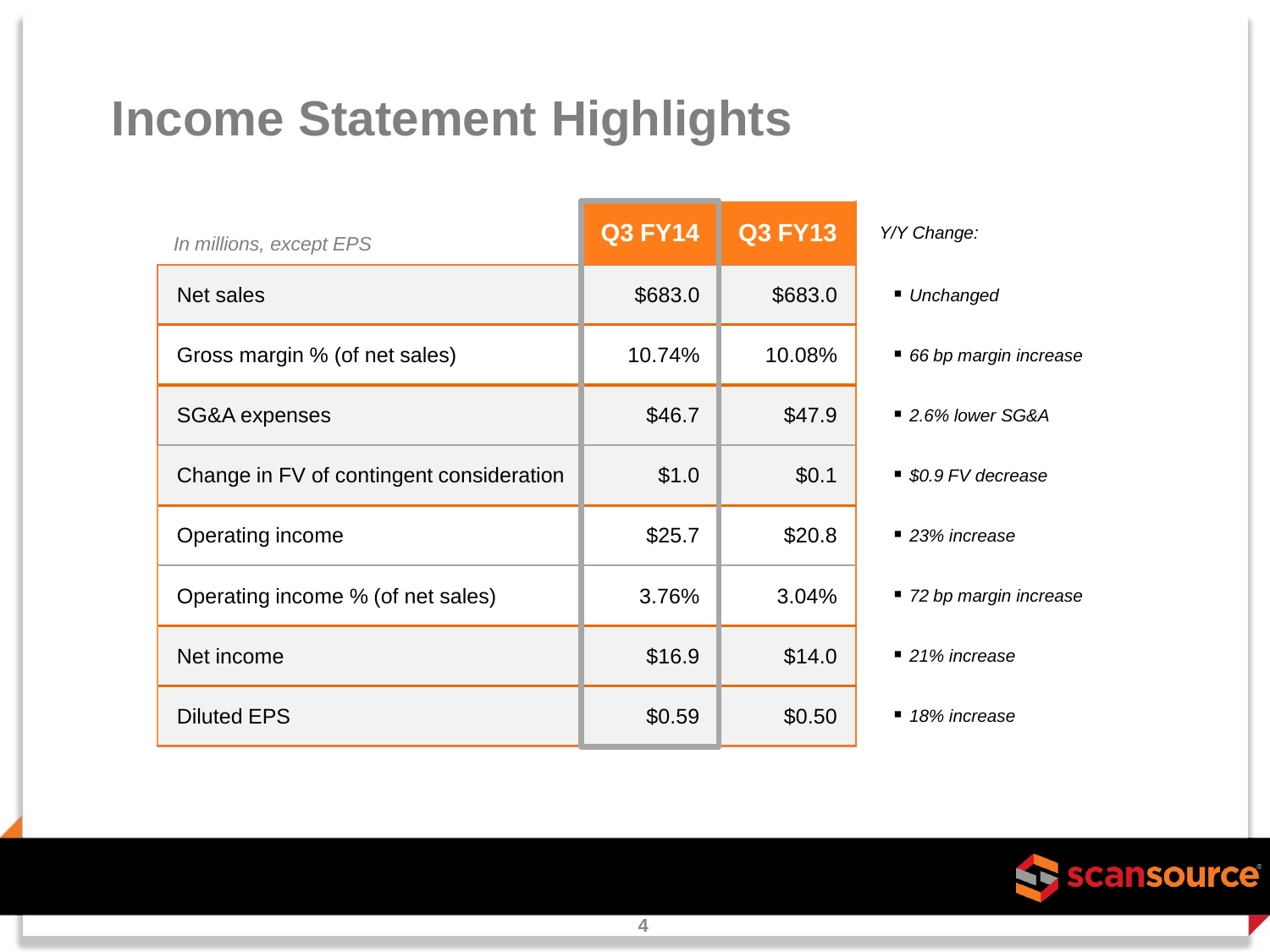

*Barcode & Security = Worldwide Barcode and Security Communications & Services = Worldwide Communications and Services As a % of Q3 FY14 net sales of \$683.0 million \* Includes the United States and Canada.*

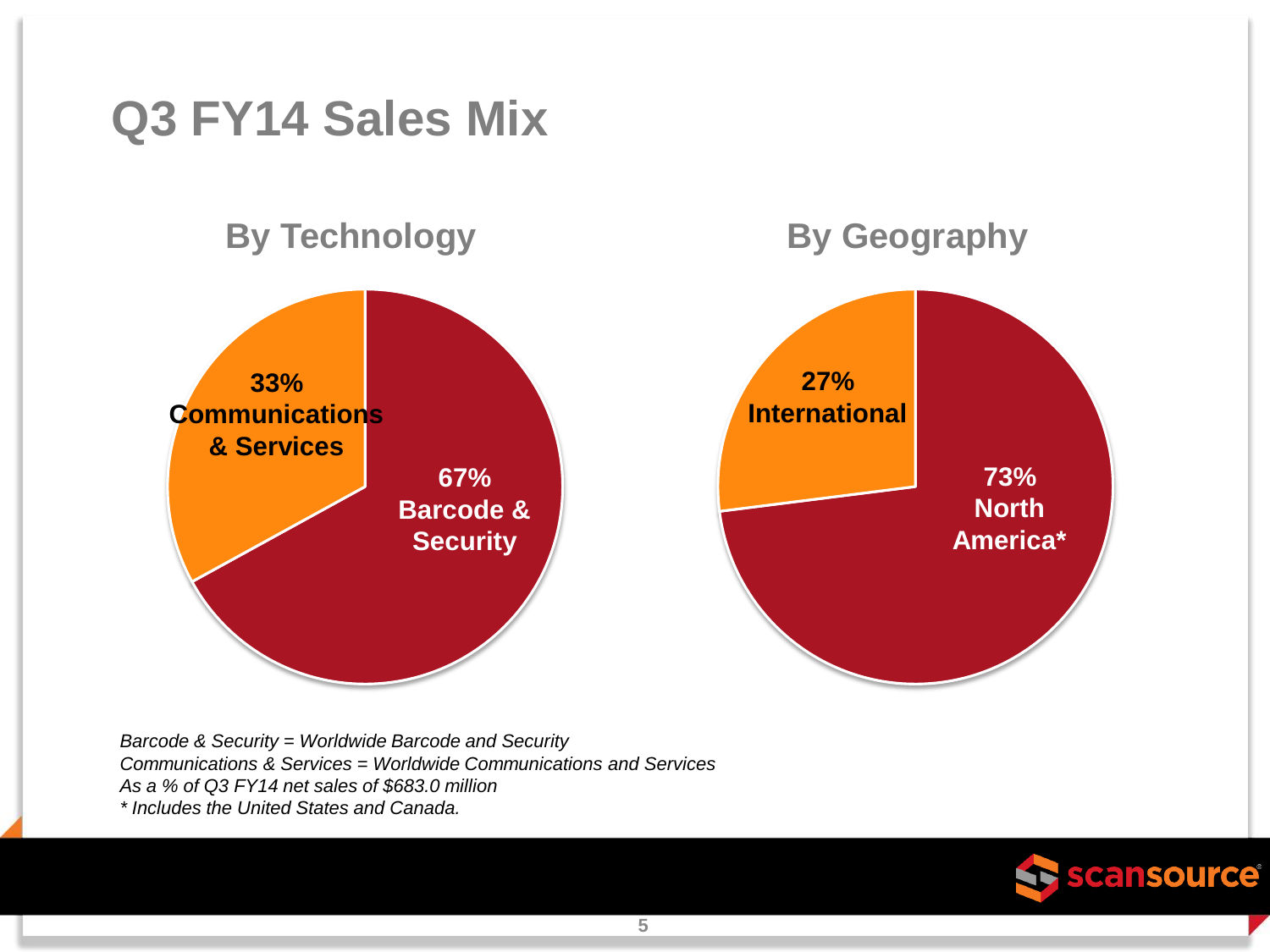

**Net Sales***, \$ in millions*

**Up 4.0%** *Excluding FX, Up 4.8%* 



| $$$ in millions    | <b>Q3 FY14</b> | Q3 FY13 |
|--------------------|----------------|---------|
| Net sales          | \$455.8        | \$438.2 |
| Gross profit       | \$43.0         | \$39.1  |
| Gross margin       | 9.4%           | 8.9%    |
| Operating income   | \$13.8         | \$10.4  |
| Operating income % | 3.0%           | 2.4%    |

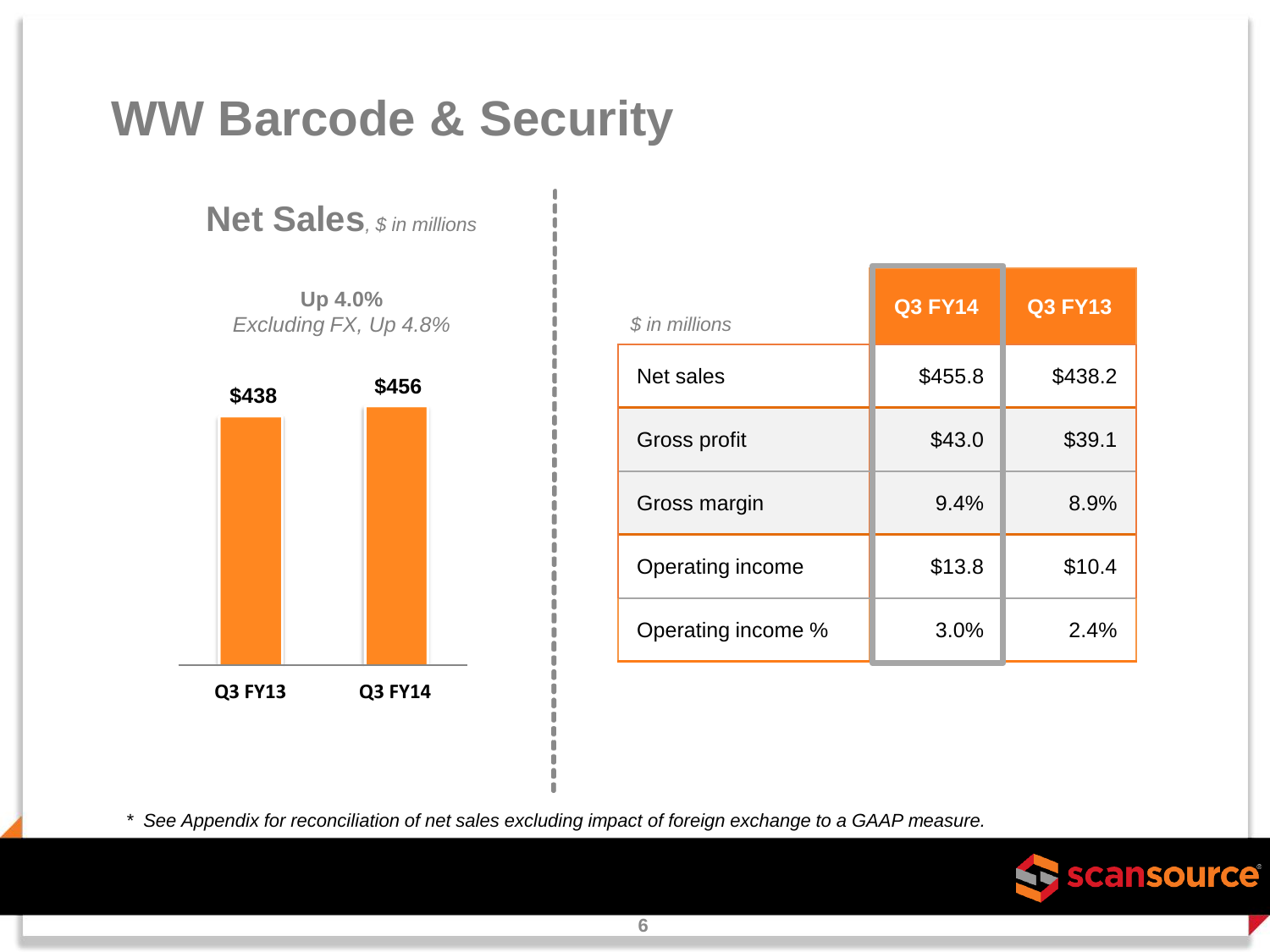# **WW Communications & Services**

**Net Sales***, \$ in millions*

**Down (7.2)%** *Excluding FX, Down (7.4)%*



| $$$ in millions    | <b>Q3 FY14</b> | <b>Q3 FY13</b> |
|--------------------|----------------|----------------|
| Net sales          | \$227.2        | \$244.8        |
| Gross profit       | \$30.3         | \$29.8         |
| Gross margin       | 13.3%          | 12.2%          |
| Operating income   | \$11.8         | \$10.4         |
| Operating income % | 5.2%           | 4.2%           |

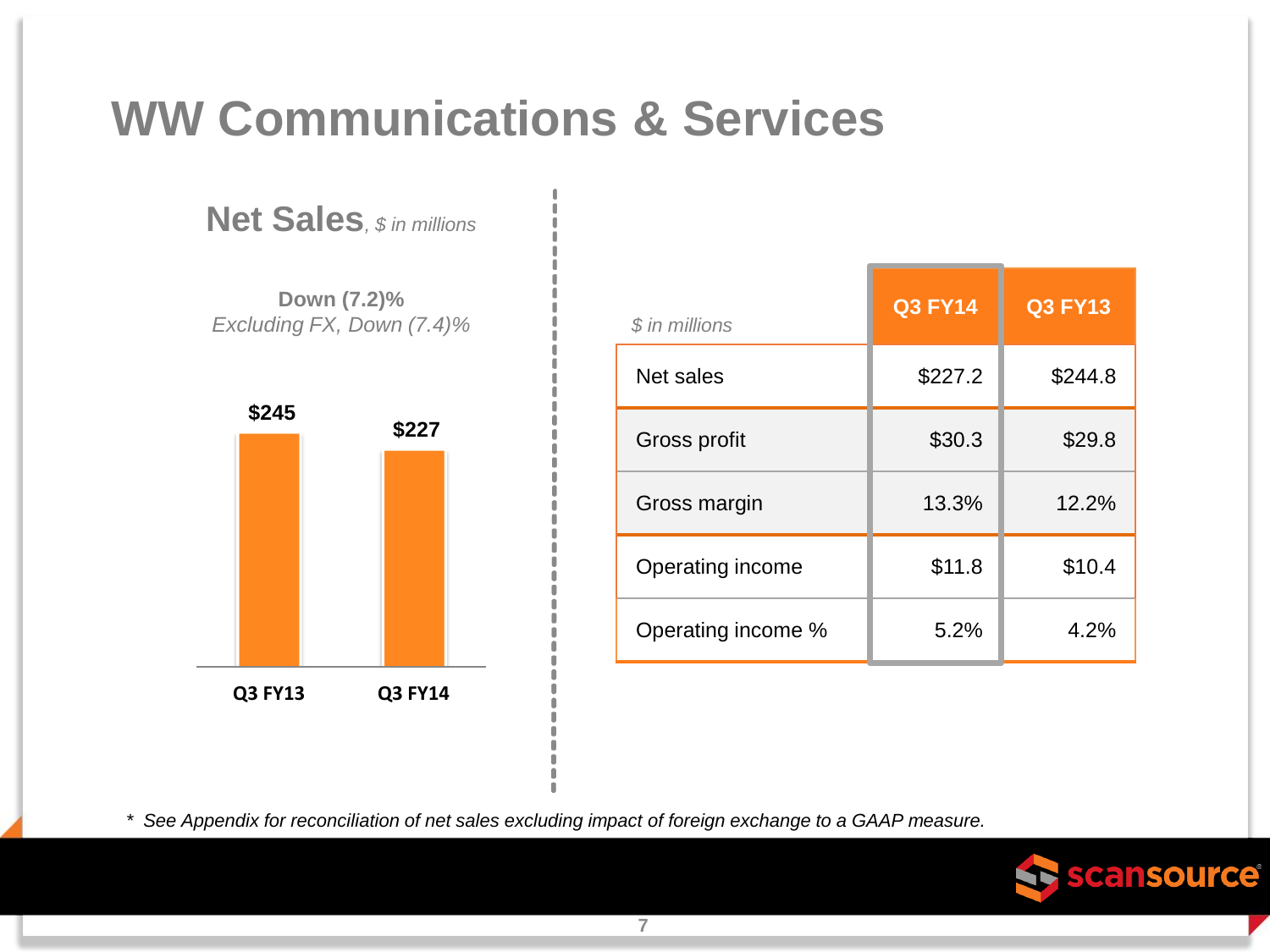# **Q3 FY14 Key Measures**

| \$ in millions                                  | <b>Q3 FY14</b> | <b>Q2 FY14</b> | <b>Q3 FY13</b> |
|-------------------------------------------------|----------------|----------------|----------------|
| Return on invested capital ("ROIC")*            | 14.8%          | 15.9%          | 13.3%          |
| Cash and cash equivalents $(Q/E)$               | \$183.6        | \$157.1        | \$93.9         |
| Uncleared checks (included in accounts payable) | \$53.2         | \$107.1        | \$47.3         |
| Operating cash flow, trailing 12-months         | \$86.1         | \$140.8        | \$110.9        |
| Days sales outstanding in receivables           | 55             | 53             | 55             |
| Inventory (Q/E)                                 | \$479.9        | \$467.2        | \$418.0        |
| Inventory turns                                 | 5.1            | 5.9            | 5.4            |
| Paid for inventory days                         | 15.3           | 11.3           | 13.5           |

*\* See Appendix for calculation of ROIC, a non-GAAP measure.*

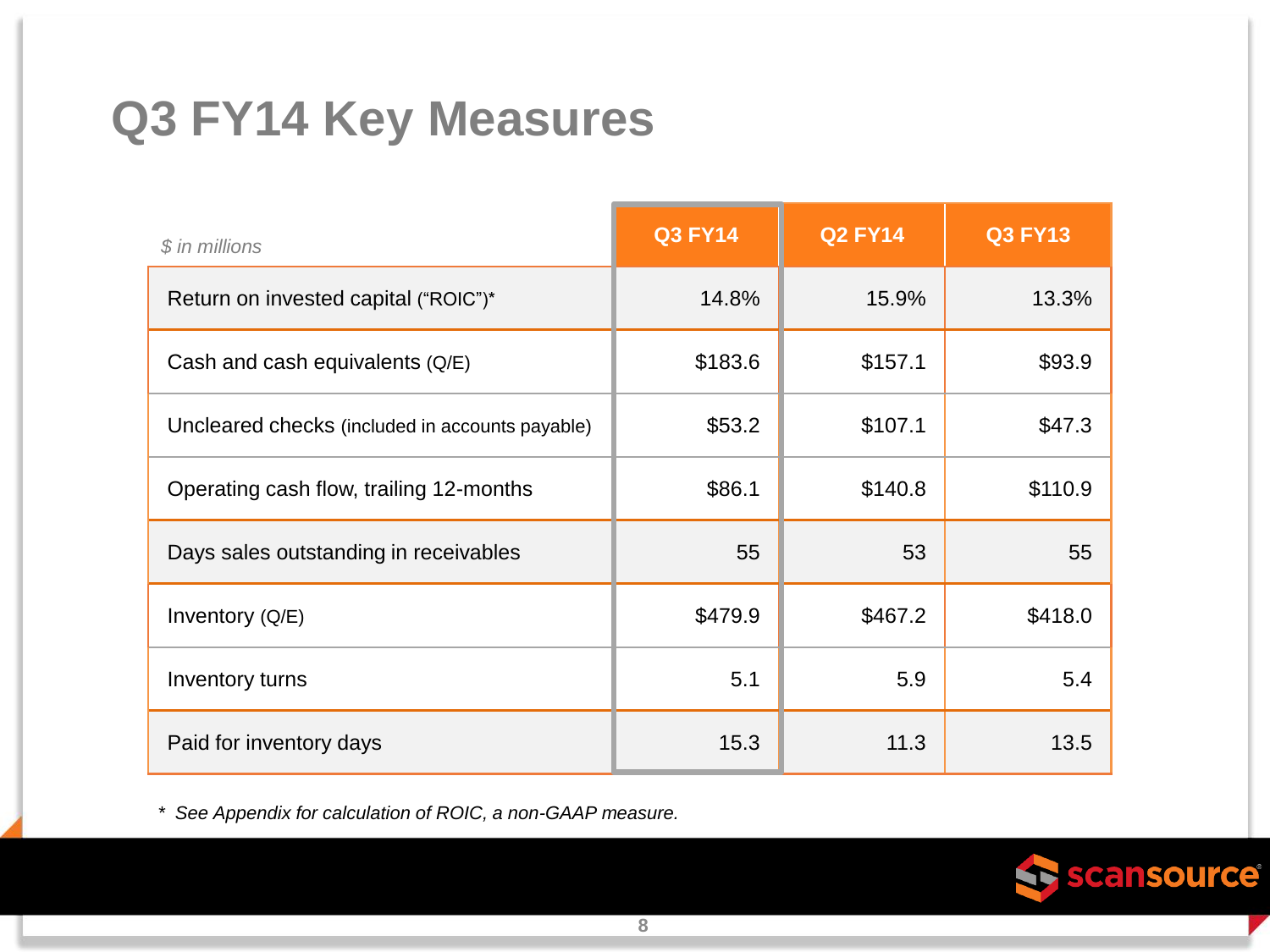### **Q4 FY14 Outlook\***

**For the Quarter Ending June 30, 2014:**



- **Range from \$715 million to \$745 million**
- Range midpoint: \$730 million

#### **Diluted Earnings Per Share**

- Range from \$0.55 to \$0.58 per share
- **Range midpoint: \$0.565**

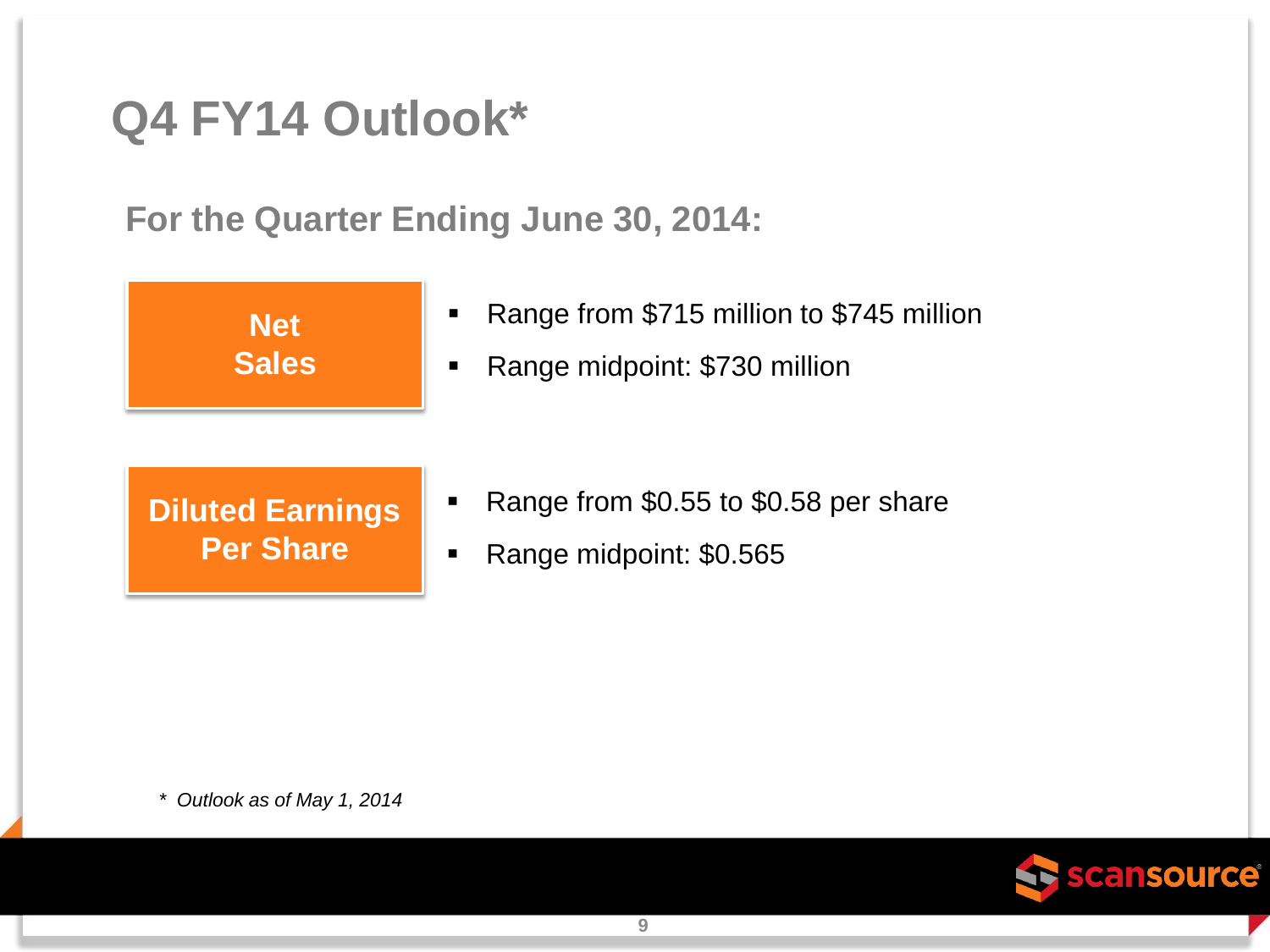# **WW Communications & Services Highlights**

**Net Sales***, \$ in millions*

**Down (7.2)%** *Excluding FX, Down (7.4)%*



- 33% of overall sales
- Disappointing sales quarter, due to execution challenges
- **Gross profit and operating income** increase from more favorable product mix and higher service fee income
- **ScanSource Services Group** increased configuration and Communications professional services offerings

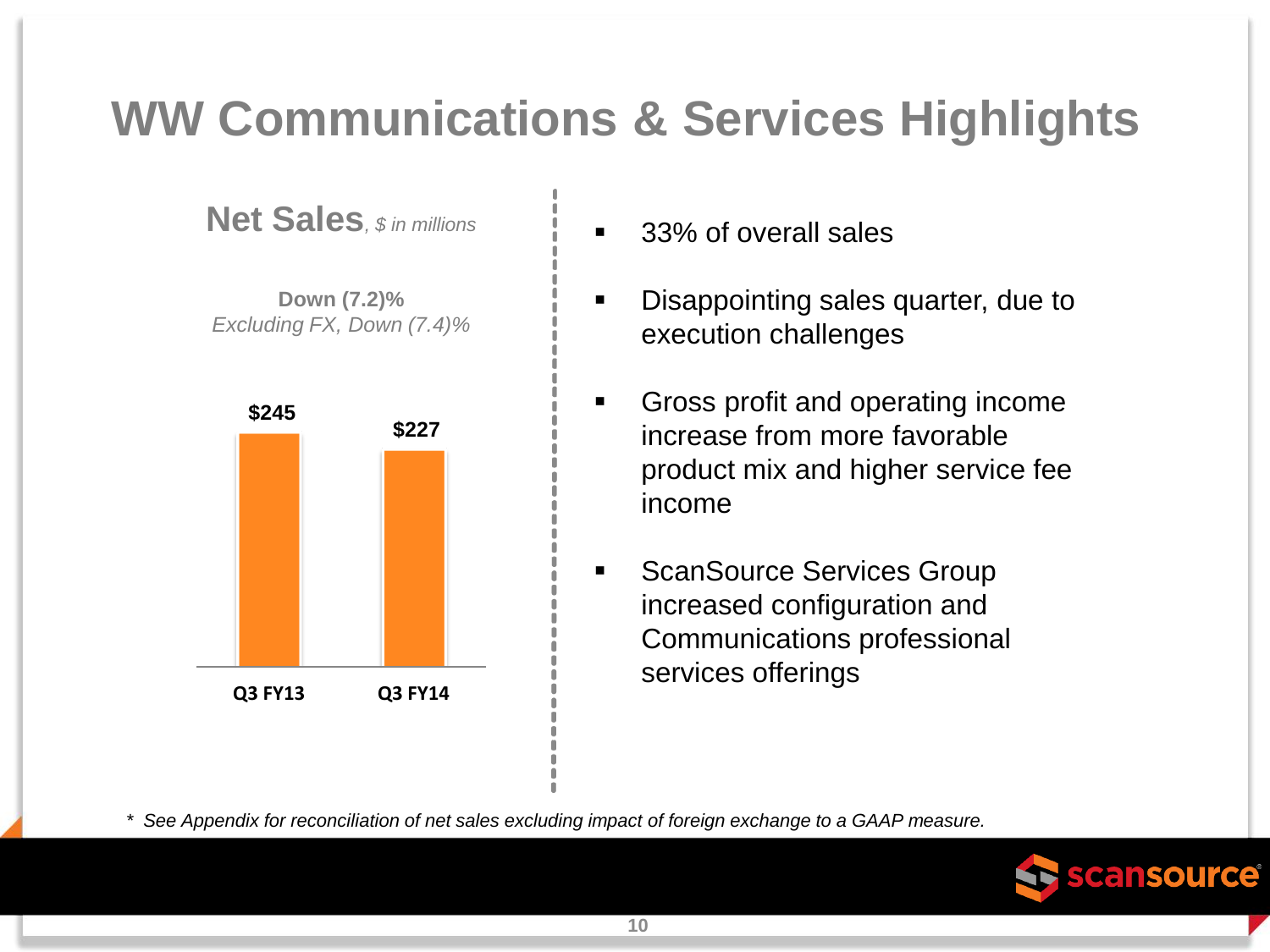# **WW Barcode & Security Highlights**

**Net Sales***, \$ in millions*

**Up 4.0%** *Excluding FX, Up 4.8%*



- 67% of overall sales
- Sale of Motorola's Enterprise business to Zebra Technologies announced
- In North America, strong growth in POS was offset by weaker AIDC (especially big AIDC deals)
- **Strong sales growth for International** POS & Barcode units, driven by Brazil and Europe
- Security returned to growth with 8% Y/Y sales increase

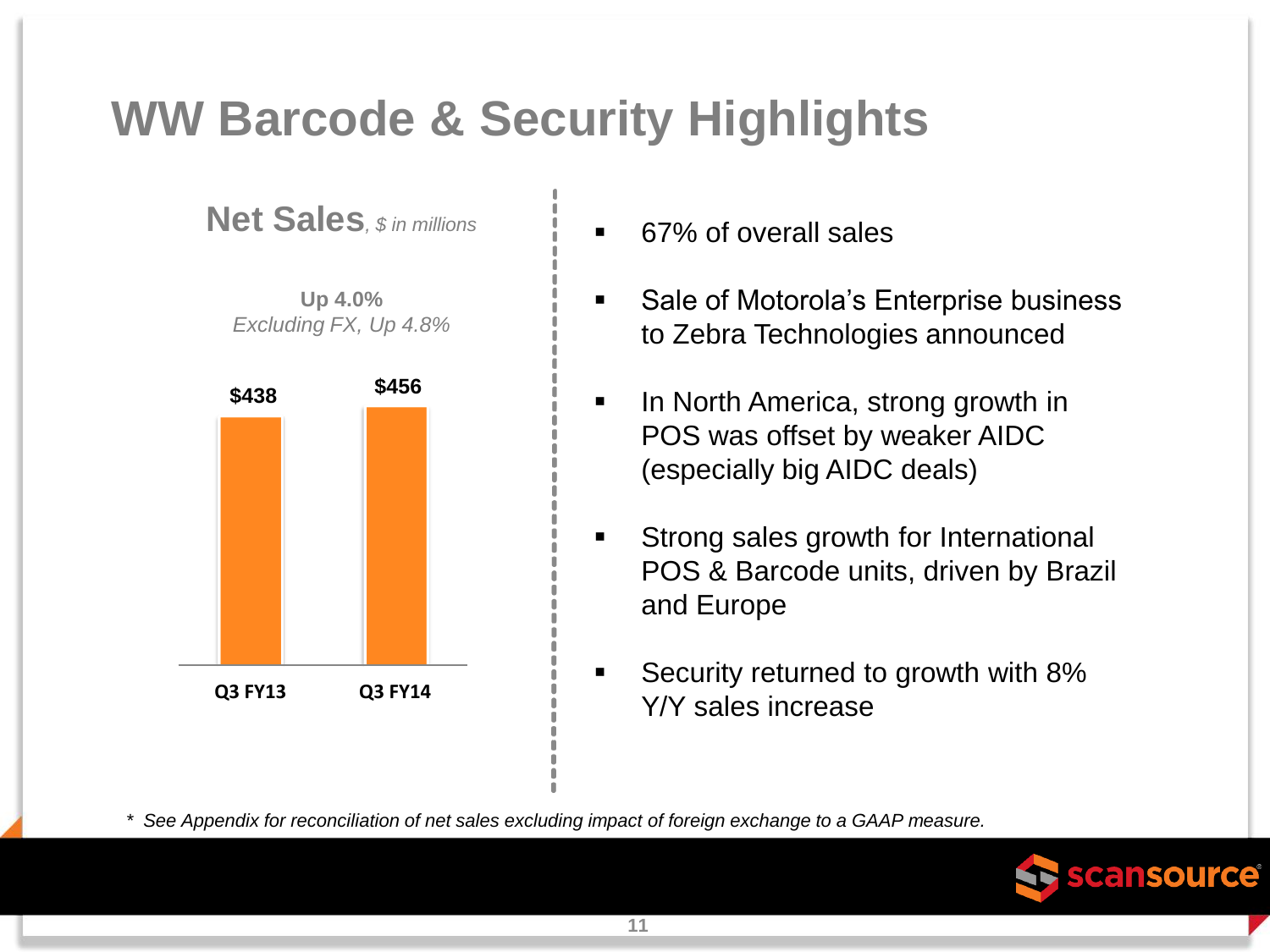# **Launching a New Technology – 3D Printing**

- 3D printing ready for value-added distribution
	- Lower product costs, advancements in technology capabilities, emergence of a reseller channel, high-growth market
- Key vendor relationship:
	- 3D Systems (leader in 3D printing and design-to-manufacturing solutions)
- Solutions targeted for manufacturing, health care, aerospace, and automotive
- New opportunity for existing channel
- Focus on United States with dedicated ScanSource 3D team



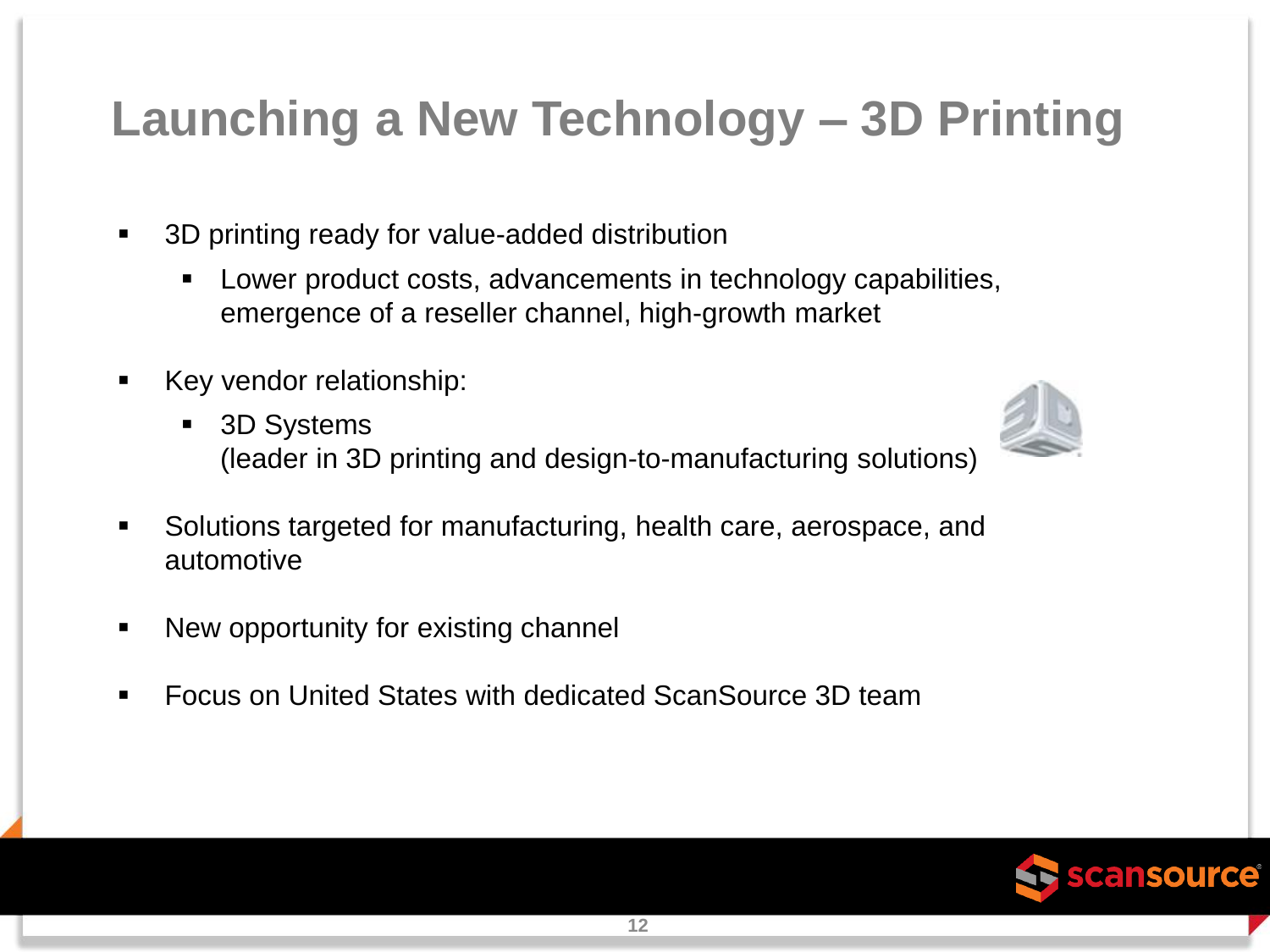### **Appendix: Non-GAAP Financial Information**

|                                                   | Q3 FY14       | <b>Q2 FY14</b> |    | Q3 FY13 |
|---------------------------------------------------|---------------|----------------|----|---------|
| Return on invested capital (ROIC), annualized (a) | 14.8%         | 15.9%          |    | 13.3%   |
| Reconciliation of Net Income (Loss) to EBITDA     |               |                |    |         |
| Net income (loss) - GAAP                          | \$<br>16,949  | \$<br>18,298   | \$ | 13,978  |
| Plus: Income taxes                                | 9,031         | 9,511          |    | 7,202   |
| Plus: Interest expense                            | 217           | 235            |    | 102     |
| Plus: Depreciation and amortization               | 1,743         | 1,778          |    | 2,274   |
| EBITDA (numerator for ROIC)(non-GAAP)             | 27,940        | 29,822         | S  | 23,556  |
| <b>Invested Capital Calculation</b>               |               |                |    |         |
| Equity - beginning of the quarter                 | \$<br>751,446 | \$<br>723,748  | \$ | 696,960 |
| Equity - end of quarter                           | 772,786       | 751,446        |    | 709,912 |
| Average equity                                    | 762,116       | 737,597        |    | 703,436 |
| Average funded debt (b)                           | 5,429         | 5,429          |    | 15,675  |
| Invested capital (denominator for ROIC)(non-GAAP) | \$<br>767,545 | \$<br>743,026  | \$ | 719,111 |

#### Notes:

(a) Calculated as net income plus interest expense, income taxes, depreciation and amortization (EBITDA), annualized and divided by invested capital for the period.

(b) Average daily amounts outstanding on short-term and long-term interest-bearing debt.